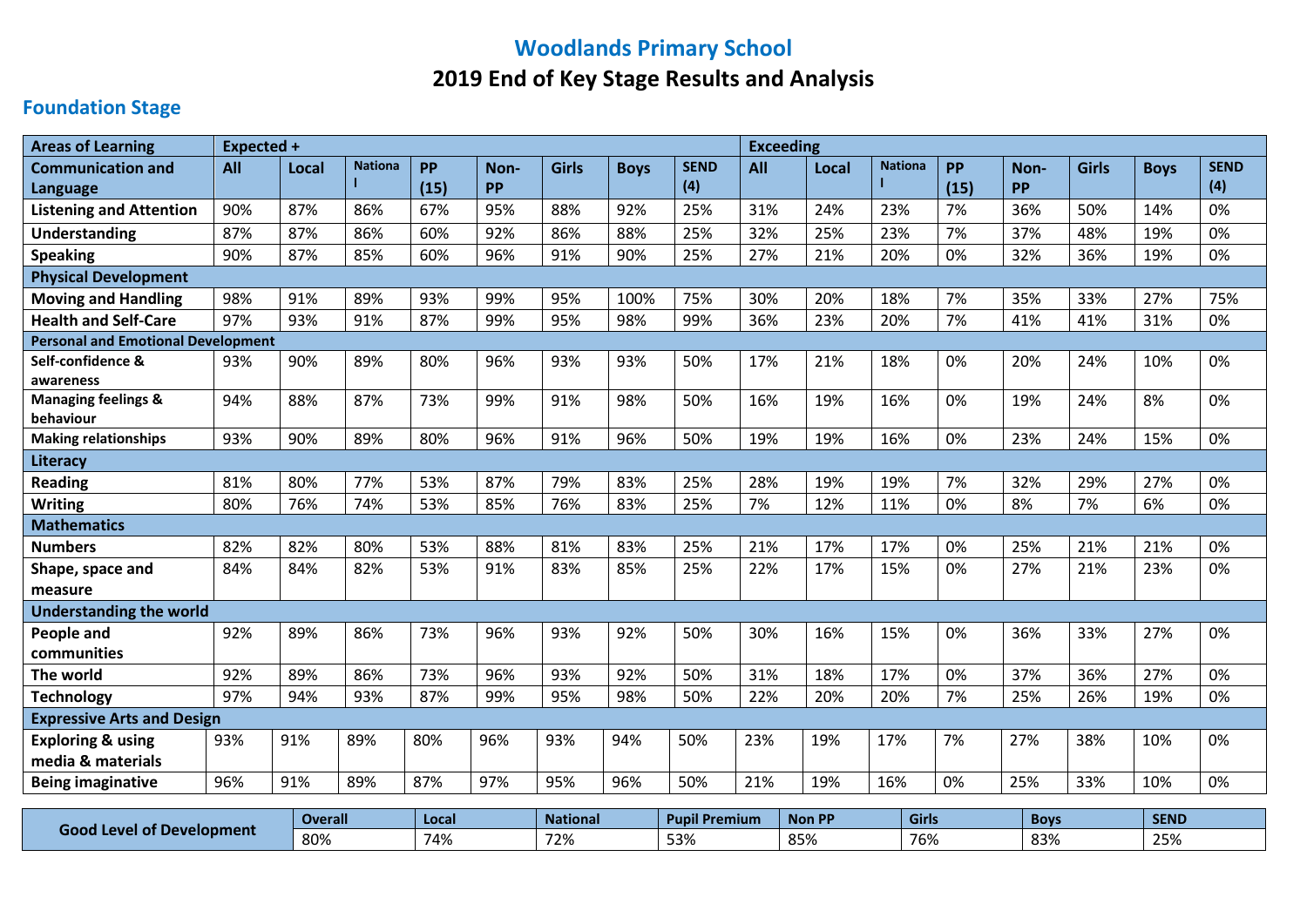### **Phonics**

| <b>YEAR 1</b>         | <b>Overall</b>                                                                                               |               | <b>Pupil Premium (8)</b> |            | <b>Non PP</b> |               | <b>Girls</b> |               | <b>Boys</b> |               | <b>SEND (8)</b> |               |  |
|-----------------------|--------------------------------------------------------------------------------------------------------------|---------------|--------------------------|------------|---------------|---------------|--------------|---------------|-------------|---------------|-----------------|---------------|--|
|                       | %                                                                                                            | Avg.<br>score | %                        | Avg. score | %             | Avg.<br>score | %            | Avg.<br>score | %           | Avg.<br>score | ℅               | Avg.<br>score |  |
| School                | 87%                                                                                                          | 34.8          | 62%                      | 28.5       | 91%           | 35.9          | 90%          | 35.8          | 84%         | 34.0          | 14%             | 16.7          |  |
| Kent                  | 82%                                                                                                          |               |                          |            |               |               |              |               |             |               |                 |               |  |
| National              | 82%                                                                                                          |               |                          |            |               |               |              |               |             |               |                 |               |  |
| <b>YEAR 2 retakes</b> |                                                                                                              |               |                          |            |               |               |              |               |             |               |                 |               |  |
|                       | Out of the 11 pupils who did not pass the phonics screening check in year 1, 9 passed in the year 2 retakes. |               |                          |            |               |               |              |               |             |               |                 |               |  |

#### **Year 2 KS1 Teacher Assessment**

|                 |     |      |                 |                         | Expected +    |                         |                  |       |             |                    | <b>Greater Depth (Teacher assessment)</b> |             |                 |                                        |                         |                            |                                   |       |             |                    |  |  |
|-----------------|-----|------|-----------------|-------------------------|---------------|-------------------------|------------------|-------|-------------|--------------------|-------------------------------------------|-------------|-----------------|----------------------------------------|-------------------------|----------------------------|-----------------------------------|-------|-------------|--------------------|--|--|
|                 | All | Kent | <b>National</b> | Pupi<br>Premium<br>(10) | <b>Non PP</b> | PP no<br><b>SEN (9)</b> | Non PP<br>no SEN | Girls | <b>Boys</b> | <b>SEND</b><br>(8) | All                                       | <b>Kent</b> | <b>National</b> | <b>Pupil</b><br><b>Premium</b><br>(10) | <b>Non</b><br><b>PP</b> | PP no<br><b>SEN</b><br>(9) | <b>Non</b><br>PP no<br><b>SEN</b> | Girls | <b>Boys</b> | <b>SEND</b><br>(6) |  |  |
| <b>Reading</b>  | 88% | 76%  | 75%             | 80%                     | 89%           | 78%                     | 95%              | 88%   | 88%         | 38%                | 31%                                       | 26%         | 25%             | 20%                                    | 33%                     | 22%                        | 36%                               | 22%   | 39%         | 0%                 |  |  |
| <b>Writing</b>  | 83% | 71%  | 69%             | 80%                     | 84%           | 78%                     | 89%              | 85%   | 82%         | 38%                | 14%                                       | 15%         | 15%             | 0%                                     | 16%                     | 0%                         | 18%                               | 15%   | 14%         | 0%                 |  |  |
| Maths           | 87% | 78%  | 76%             | 80%                     | 88%           | 78%                     | 93%              | 85%   | 88%         | 38%                | 29%                                       | 22%         | 22%             | 20%                                    | 30%                     | 22%                        | 33%                               | 22%   | 35%         | 0%                 |  |  |
| <b>Combined</b> | 79% | n/a  | n/a             | 70%                     | 80%           | 67%                     | 86%              | 83%   | 76%         | 25%                | 11%                                       | n/a         | n/a             | 0%                                     | 13%                     | 0%                         | 14%                               | 10%   | 12%         | 0%                 |  |  |
| <b>Science</b>  | 97% | 85%  | 82%             | 100%                    | 96%           | 100%                    | 100%             | 95%   | 98%         | 63%                | n/a                                       | n/a         | n/a             | n/a                                    | n/a                     | n/a                        | n/a                               | n/a   | n/a         | n/a                |  |  |
| <b>GPS</b>      | 63% | n/a  | n/a             | 30%                     | 68%           | 33%                     | 74%              | 56%   | 69%         | 0%                 | 20%                                       | n/a         | n/a             | 10%                                    | 21%                     | 11%                        | 23%                               | 17%   | 22%         | 0%                 |  |  |